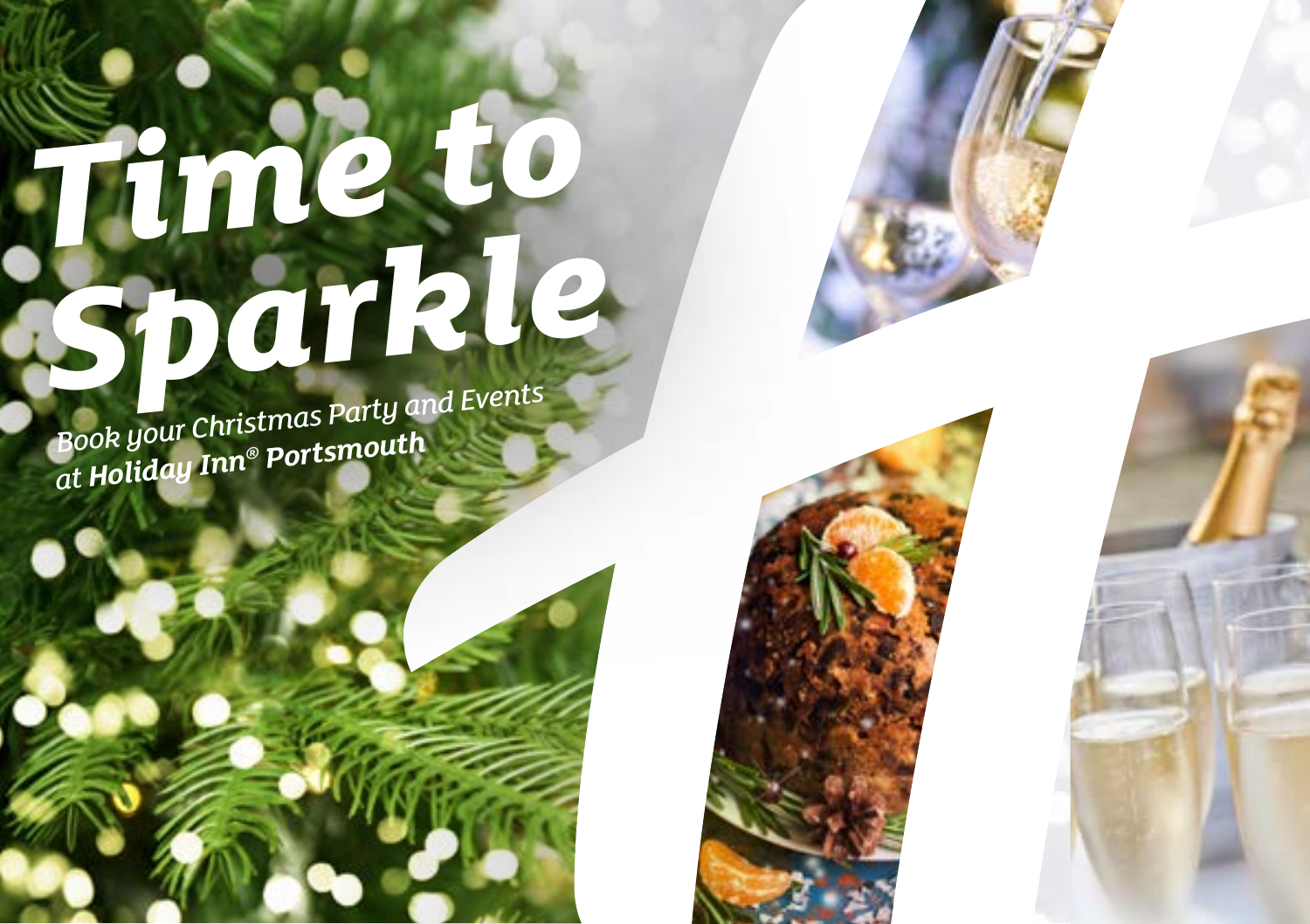Why not join us at the **Holiday Inn Portsmouth** to celebrate Christmas 2022 in style?

Whether you're looking to organise a spectacular Christmas party for colleagues, a festive night out for friends or a celebratory feast with loved ones, we've got the perfect package for you.

## *Celebrate with us*



2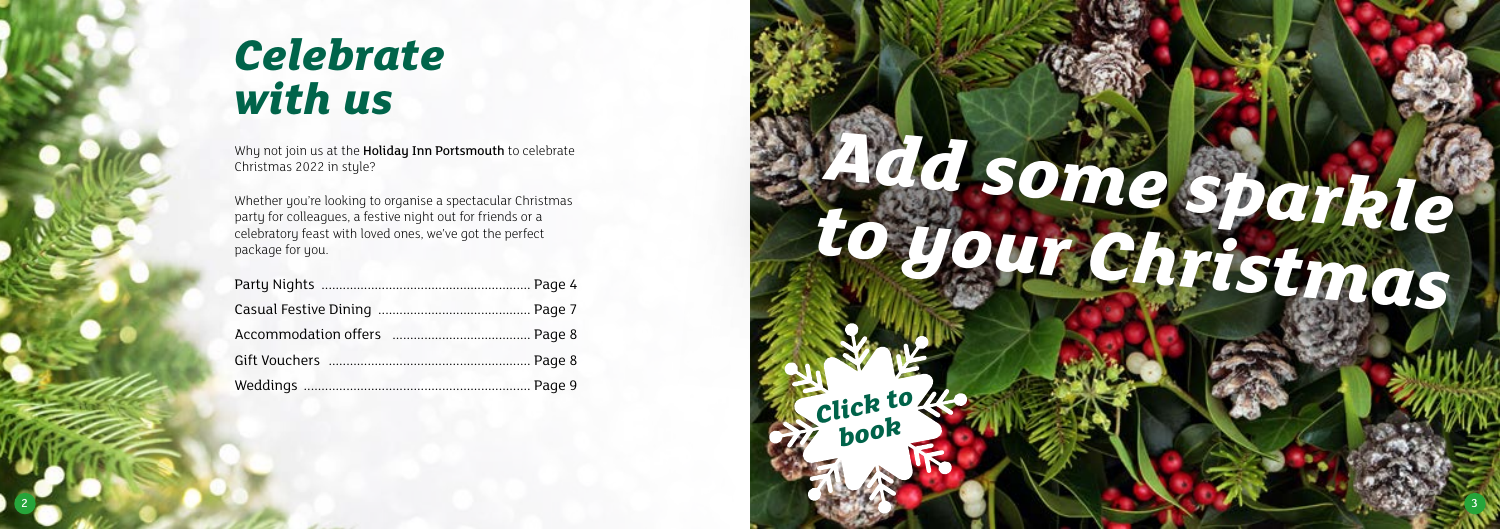## *All-Inclusive Party Night*

Our all-inclusive party nights include everything you need for the perfect festive night out! Enjoy a three-course meal, disco and drinks throughout the evening. The bar will offer you plenty of choice from house wine, house spirits & mixers, draught lager/beer, selected alcopops and soft drinks all included in the price. The all-inclusive bar is available from 8pm - 12am

> **Fridays: 2nd, 9th & 16th December** Saturdays: 3<sup>rd</sup>, 10<sup>th</sup> & 17<sup>th</sup> December

### **£54.95 per adult**

### **Fridays: 18th & 25th November & 23rd December Saturdays: 19th & 26th November & 21st January**

## *[Party Nights](https://portsmouth.hichristmas.co.uk)*

Join us for an amazing Christmas party atmosphere at one of our festive party nights. Our function rooms can accommodate up to 270 guests and feature private dancefloor and bar area.



**£59.95 per adult**

## *Meet, Stay and Party*

Work, rest and play! Join us throughout November, December or January with your colleagues for a full-day meeting, your choice of celebration in the evening, overnight accommodation and breakfast the following day. Plan your end-of-year meeting today! Please enquire for availability and pricing.

## *Private Parties*

From intimate family gatherings to large corporate parties, we have functions rooms available to hire based on your requirements. Please contact us so we can help you plan your perfect celebration. Minimum numbers apply. Prices available upon request. Pre-booking only and subject to availability. Dates sell fast so enquire today!

4

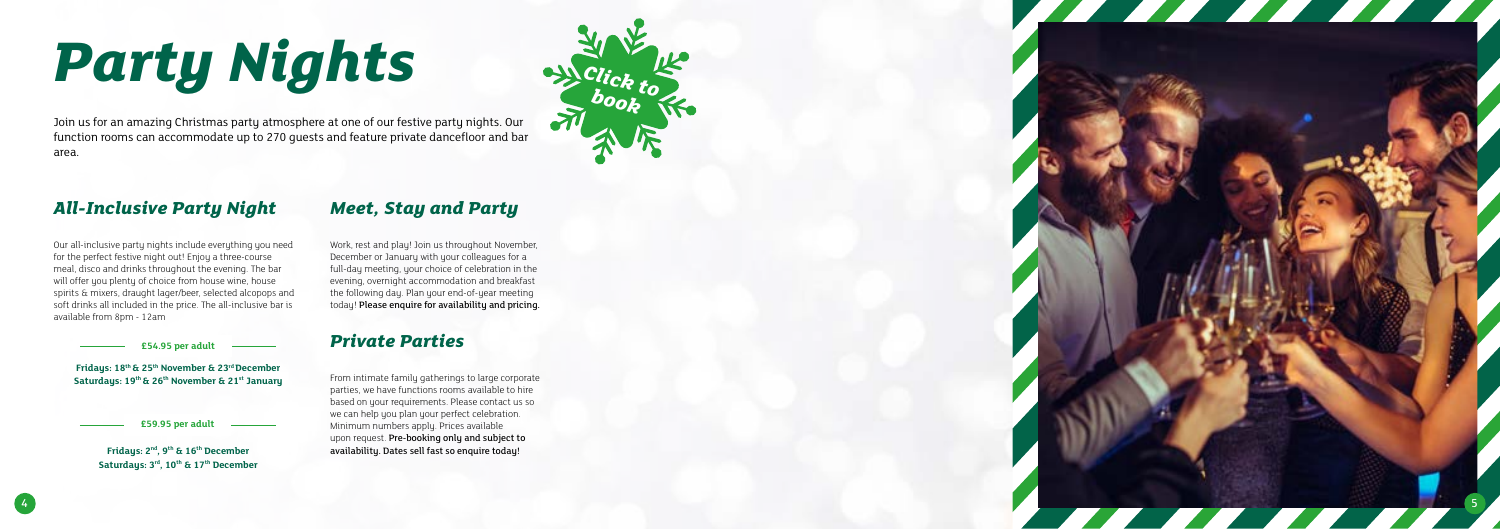## *[Casual Festive](https://portsmouth.hichristmas.co.uk) Dining*

Whether you're looking to organise a spectacular Christmas dinner for colleagues, a festive lunch for friends or a celebratory feast with loved ones, we've got the perfect event for you.

## *Festive Lunch*

Our festive lunches are perfect for any occasion, whether you want to spend time with family, friends or work colleagues. Includes a glass of fizz upon arrival and a three-course festive meal.

**Available seven days a week. (subject to availability). Pre-booking essential. Call 03333 209 345 opt 4 to book.**

## *Pizza and Prosecco*

Pizza and Prosecco = Perfect! Book today so you can enjoy a pizza and a glass of Prosecco each in the relaxed atmosphere of our Open Lobby.

### **£14.95 per person**

## *Festive Fizz Afternoon Tea*

Enjoy a festive afternoon tea, including tea & coffee and a refreshing glass of fizz! The perfect treat for anyone to enjoy. It also includes a selection of sandwiches, scones with cream & jam and a mouthwatering slice of seasonal cake.



### **£18.00 per person**



**From £17.95 per person**

**Available every Tuesday and Thursday throughout December at 12pm, 12:30pm and 1pm. Pre-booking essential, available to book online.** 

**Fridays and Sundays throughout December at 5pm, 6pm and 6:30pm. Available to book online.**

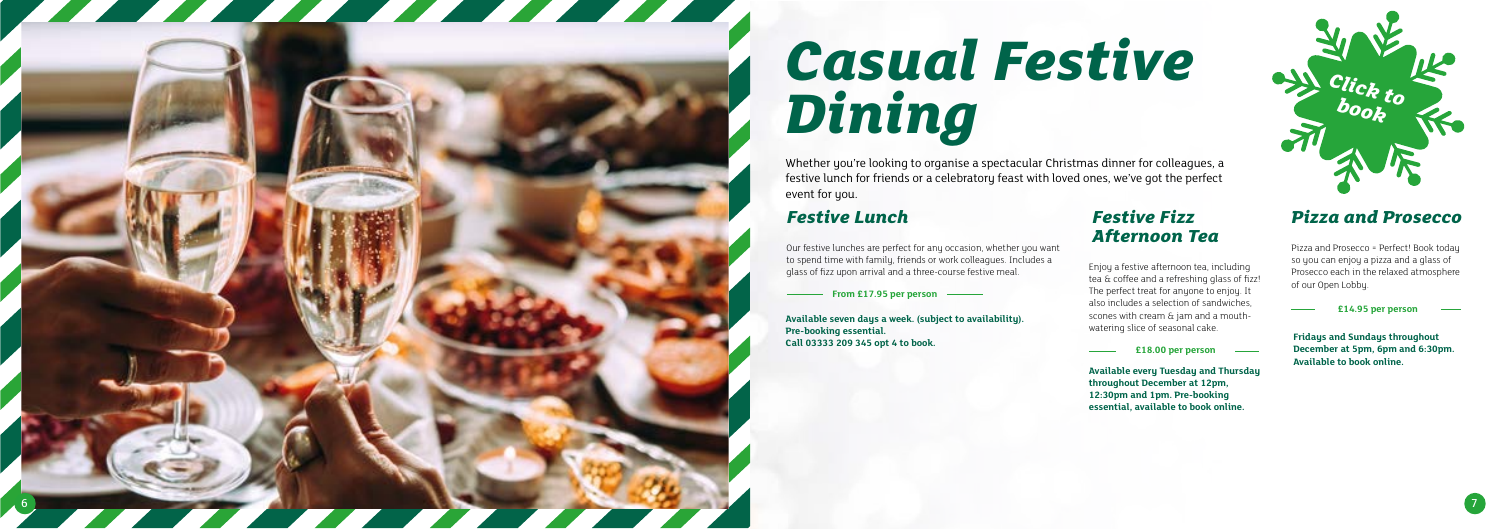## *Stay With Us*

We are excited to share with you the amazing gift vouchers we now have available at Holiday Inn Portsmouth. From delightful afternoon teas to overnight break packages, there's a gift for everyone. Give the gift of travel this uear!

Why not make a night of it and enjoy our special Christmas rates? Room types include standard double, family and twin. Take advantage of up to 20% off our best flexible, bed and breakfast rate. No deposit required and can be cancelled free of charge up to 48 hours prior to arrival.

## *Gift Vouchers* $-$  Up to 20% off  $-$



Christmas is such a wonderful time of year, why not consider having a festive wedding celebration? Our weddings are [available all year round and our fantastic wedding team will work with you to ensure you get everything you desire to](https://www.hiportsmouthhotel.co.uk/weddings/)  make your special day a dream come true.



## Contact us to start creating a wedding that's you, or click to find out more about our weddings



## A WEDDING THAT'S YOU